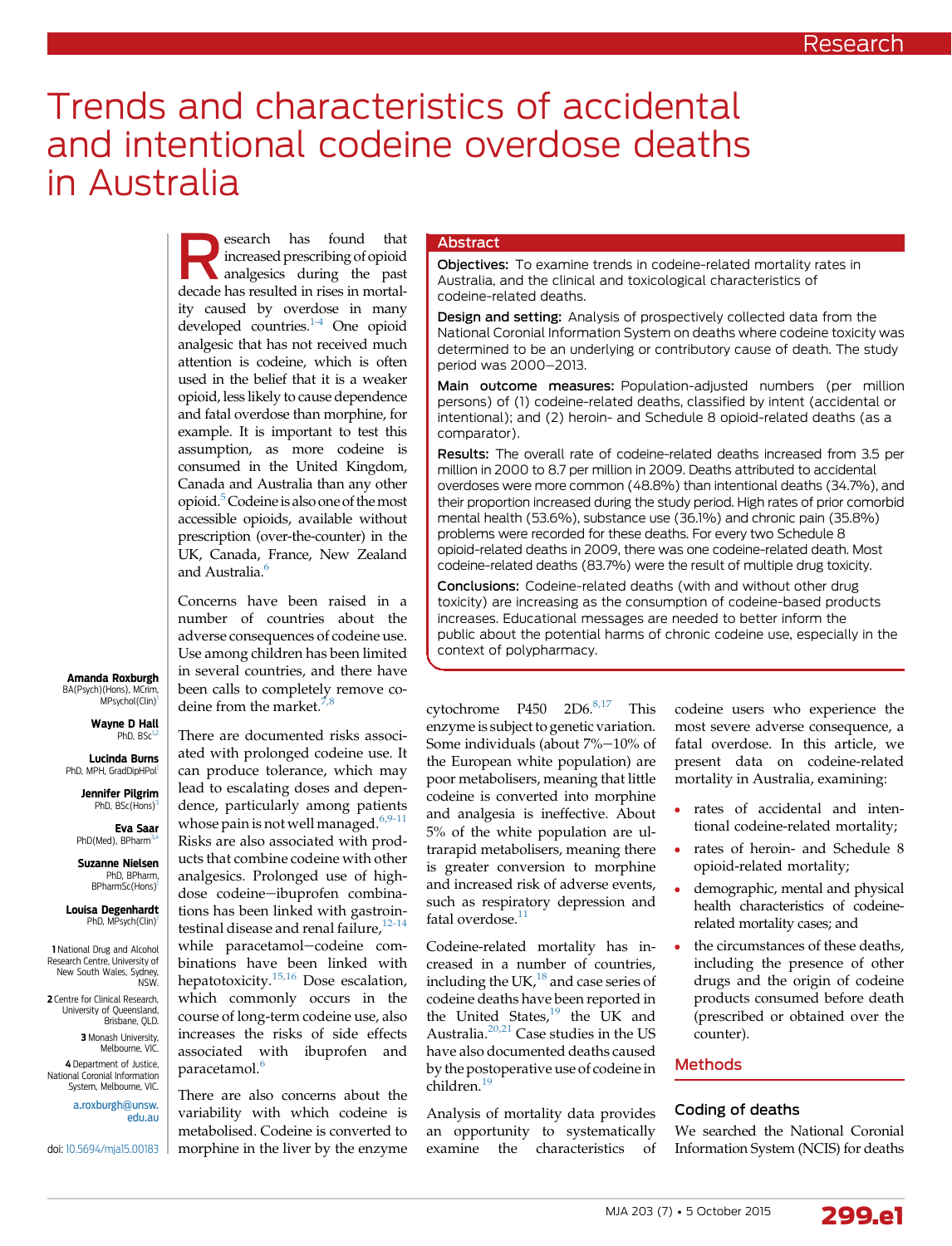during the period  $2001-2013$  in which codeine toxicity or overdose was recorded as a direct or a contributory cause of death. The NCIS is a centralised online record of deaths reported to the coroner. The NCIS contains coronial files from all states and territories in Australia and from New Zealand, but this article reviews only deaths in Australia, where routine toxicological screening is conducted after most drug-related deaths. Findings on the role of particular substances in these deaths are made by a coroner, often on the advice of forensic toxicologists.

Searches were conducted using the category "pharmaceutical substance for human use", leaving the descriptor field for these substances blank, or specifying the subcategory as "analgesic, antipyretic, antirheumatic", and then further specifying "codeine". Keyword searches were also conducted in findings documents, yielding additional cases.

The focus of our study concerned codeine-related deaths, and the methods outlined in Appendix 1 were used to extract cases of interest. Appendix 2 outlines the methods used to distinguish between deaths involving codeine only, and those involving both codeine and morphine. It can be technically difficult to distinguish between deaths caused by codeine, heroin or morphine because of the manner in which these drugs are metabolised. Codeine is metabolised to morphine, and codeine can also be produced as a metabolite of heroin. Cases were removed from the dataset in which there was clear evidence that heroin had been consumed before death (eg, the detection of 6-monacetylmorphine, or eyewitness reports of heroin use), as were thosein which there was no evidence of codeine consumption.

Codeine-related deaths were therefore defined as deaths where codeine was detected and codeine toxicity contributed to death, including deaths attributed to multiple drug toxicity.

During the period 2000-2013, we identified a total of 1444 deaths in which codeine toxicity was a

contributory cause of death. Seven deaths were excluded because, on closer examination, they were not clearly drug-related (eg, the cause of death was recorded as gunshot wound, with codeine toxicity as a contributory cause), or because codeine was recorded in the toxicological report but was not considered to be a contributory cause of death. The remaining 1437 cases were included in our analysis.

## Coding of additional variables

Several variables of interest were not consistently coded in the NCIS because of differing jurisdictional procedures. These included whether the deceased had a recorded history of injecting drug use, chronic pain, mental health problems or substance use problems (including misuse and dependence). In addition, where possible, we recorded the brand name of the codeine consumed (eg, Panadeine forte, containing 500 mg paracetamol and 30 mg codeine phosphate; Panadeine, containing 500 mg paracetamol and 8 mg codeine phosphate; Nurofen Plus, containing 200 mg ibuprofen and 12.8 mg codeine phosphate), and these were separated into over-the-counter (OTC) and prescription products. All these variables were coded using information contained in police, autopsy and findings reports.

## Data analysis

Analyses were conducted with SPSS version 22 (IBM). Numbers of deaths per million population were calculated using Australian Bureau of Statistics estimates of the resident population for 30 June of each year. Differences in the intent characteristics of cases (accidental, intentional, not determined) were analysed by multinomial logistic regression.

We present data on the characteristics of cases as well as on whether the deaths were intentional or accidental for the period  $2000-2013$ . We present trends in codeine-related deaths by intent and as rates per million population for the period 2000-2009 only. As data for  $2010-2013$  were likely to be incomplete (some cases

would not yet have been finalised on the NCIS), trends for the segment 2010-2013 could not be reliably determined.

Trends over time were tested using Poisson regression modelling. The outcome variable for the model was intent (accidental or intentional). Findings were considered significant when  $\overline{P}$  < 0.05.

In order to place codeine-related deaths into the broader context of opioid-related deaths, NCIS data for other opioid-related deaths are also presented here; that is, where heroin, Schedule 8 opioids (including buprenorphine, fentanyl, methadone, morphine or oxycodone) or multiple opioid toxicity were identified as underlying or contributory causes of death.

### Ethics approval

Ethics approval for analysis of NCIS data was granted by the University of New South Wales Human Research Ethics Committee (HC 13081) and the Department of Justice Human Research Ethics Committee (CF/12/ 22067).

## Results

Poisson regression modelling indicated that the rate of all codeinerelated deaths increased during the period  $2000-2009$  by 0.5 deaths per million persons per year, from 3.5 deaths per million in 2000 to 8.7 per million in 2009 ( $P < 0.01$ ). The rate of deaths due to accidental codeine overdose also increased significantly, with a 9.3% (95% CI,  $5.4%$ 13.5%) increase recorded each year, from 1.8 to 5.1 deaths per million persons ( $P < 0.001$ ; [Box 1](#page-2-0)). There was no significant trend in intentional codeine overdose deaths during 2000-2009.

Deaths attributed to heroin, Schedule 8 opioids, and multiple opioid toxicity were more common than codeine-related deaths ([Box 2\)](#page-2-0). The rate was highest for heroin- and Schedule 8 opioid-related deaths, at about 16 deaths per million persons for each in 2009.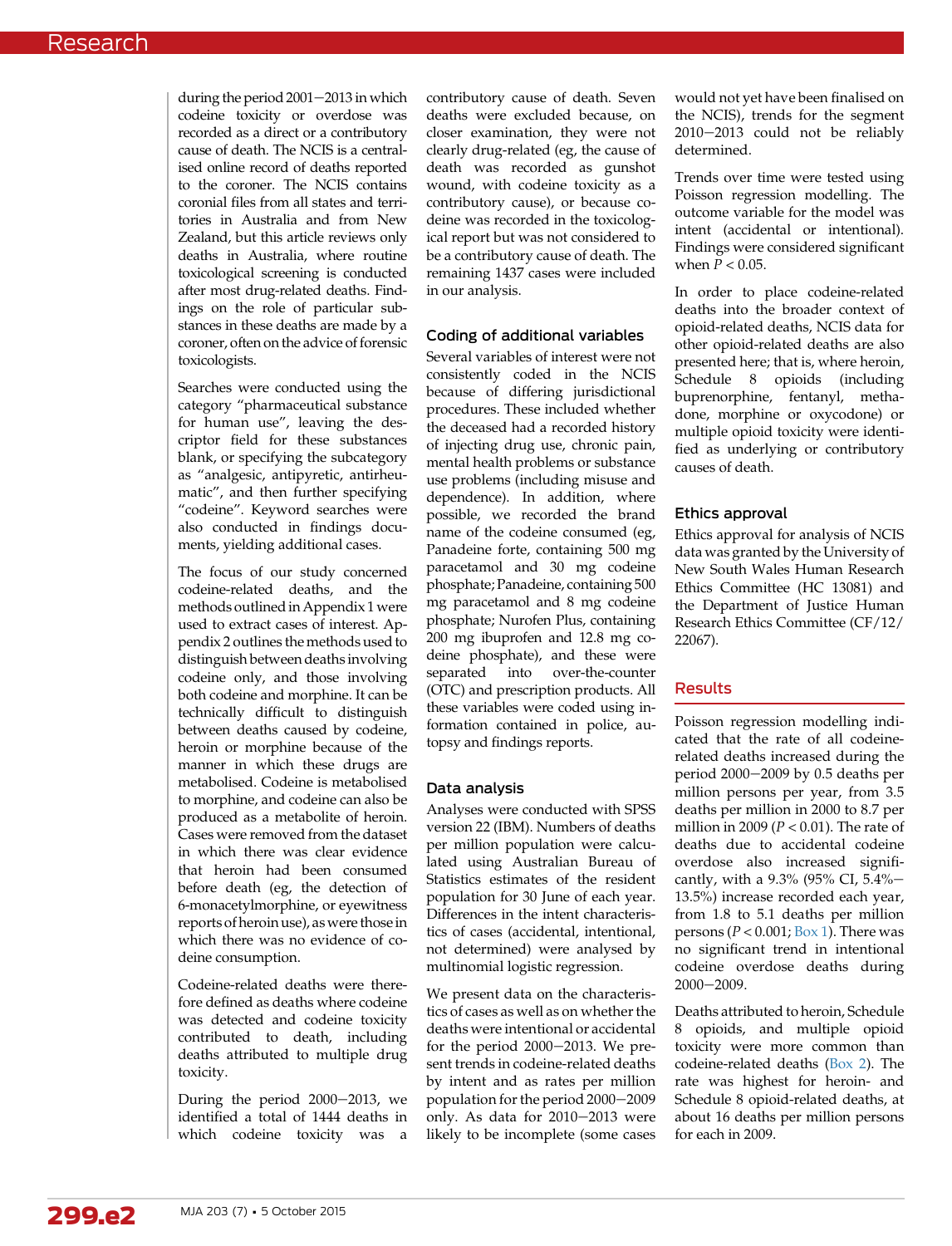<span id="page-2-0"></span>

Most codeine-related deaths during 2000-2013 (1201, 83.7%) were attributed to multiple drug toxicity. A small proportion (113, 7.8%) were specifically attributed to codeine toxicity (105, codeine toxicity alone; six, combined carbon monoxide and codeine toxicity; two, combined alcohol and codeine toxicity). The remaining 123 deaths (8.5%) were attributed to other underlying causes, such as coronary heart disease, cardiovascular conditions and other drug toxicity [\(Box 3\)](#page-3-0). The rate of increase in the number of deaths specifically attributed to codeine was greater than the rate of increase in the number of deaths attributed to multiple drug toxicity (data not shown).

The numbers of codeine-related deaths among men and women were similar, and the mean age at death was 45 years [\(Box 3](#page-3-0)). Just under half the deaths (701, 48.8%) were attributed to accidental overdose and a third (499, 34.7%) to intentional selfharm. Intent was not determined in the remaining 237 deaths (16.5%).

More than half (53.6%) of the cases of codeine-related death included a history of mental health problems, 36.1% a history of substance use problems (including misuse and dependence), 35.8% a history of chronic pain, 16.3% a history of injecting drug use, and 2.7% a history of cancer.

In 59.9% of cases (861), there was no information about whether the codeine consumed before death was prescribed or obtained over the



counter. Where the name or specific details of the codeine product were available, a prescription codeine product (most commonly Panadeine forte) was recorded in 59.9% of cases (343 of 572), and OTC codeine products were recorded in the remaining 229 cases.

#### Deaths caused by accidental versus intentional overdose

Those who had intentionally overdosed were more likely to be older, female and have a history of mental health problems, and were less likely to have a history of substance use problems, chronic pain or injecting drug use [\(Box 3](#page-3-0)). Mental health problems were common in those involved in intentional deaths, and the combination of chronic pain and mental health problems were recorded for 25.7% of these cases [\(Box 4\)](#page-3-0).

A range of other drugs were detected during the toxicological investigation of these deaths. The most common were benzodiazepines (56.1%), paracetamol, ibuprofen or doxylamine (54.6%; indicative of the use of combination codeine products), antidepressants (37.8%) and alcohol<br>(25.9%). Combination codeine Combination codeine products were significantly more likely to be recorded in intentional overdoses (65.1%) than in accidental overdoses (48.6%; odds ratio [OR], 1.9; 95% CI, 1.5-2.5). It was significantly less likely that pharmaceutical opioids (17.6%; OR, 0.4; 95% CI, 0.3–0.5) or illicit drugs (6.8%; OR, 0.4; 95% CI, 0.2-0.5) were detected in intentional overdoses than in those who accidentally overdosed (35.5% and 16.4%, respectively) ([Box 5\)](#page-4-0).

## **Discussion**

The rate of codeine-related deaths increased significantly between 2000 and 2009, from 3.5 to 8.7 deaths per million population. The increase was primarily driven by an increase in accidental deaths. A potential driver may have been the introduction in Australia of OTC products containing larger amounts of codeine, including codeine com-bined with ibuprofen.<sup>[22,23](#page-6-0)</sup> The rate

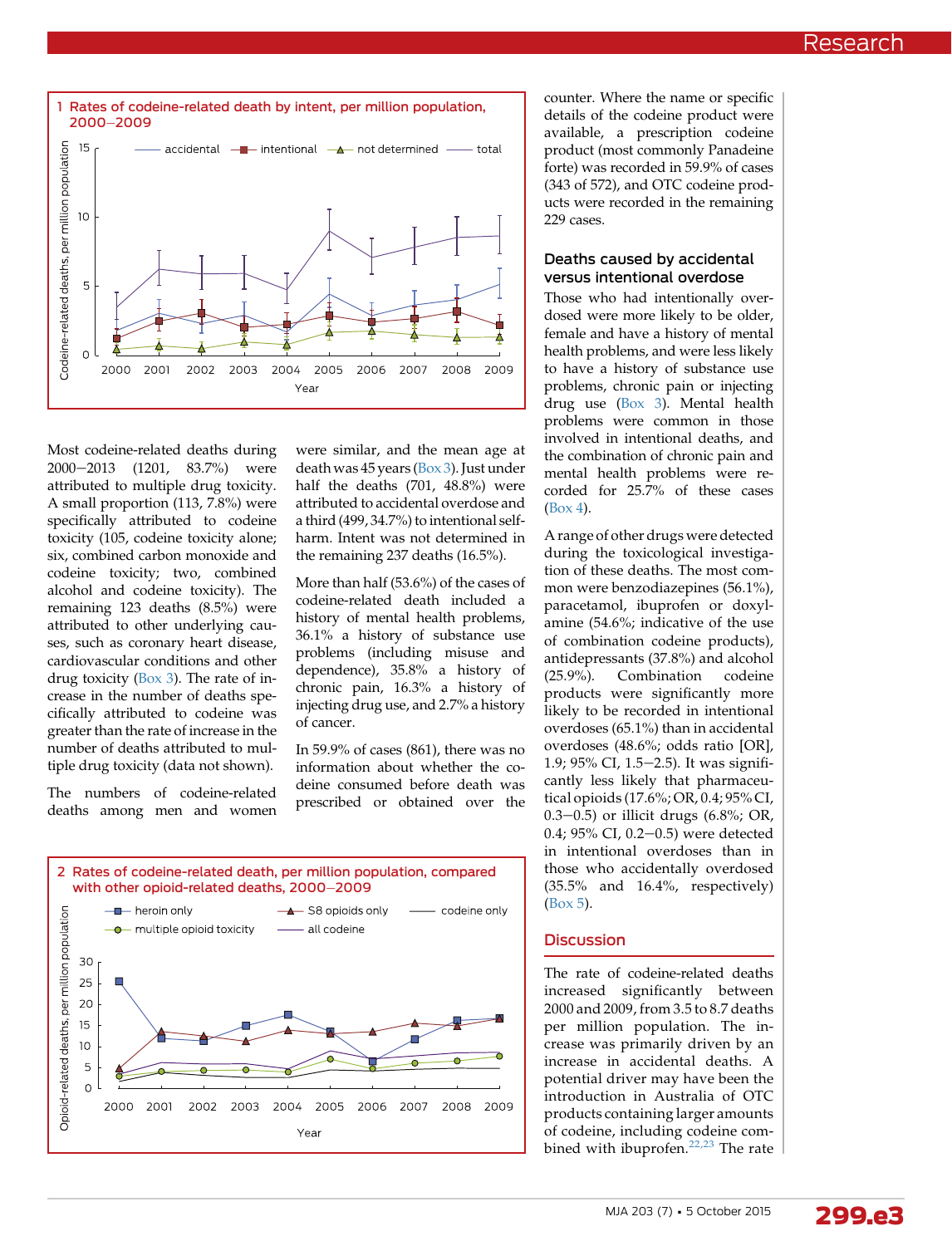<span id="page-3-0"></span>

| 3 Characteristics of the deaths in which codeine toxicity was a contributory factor, 2000–2013 |                 |                        |                          |                                             |                           |                                                |  |  |  |
|------------------------------------------------------------------------------------------------|-----------------|------------------------|--------------------------|---------------------------------------------|---------------------------|------------------------------------------------|--|--|--|
|                                                                                                | Total<br>deaths | Accidental<br>overdose | Intentional<br>overdose  | Intentional y<br>accidental, OR<br>(95% CI) | Intent not<br>determined  | Not determined y<br>accidental, OR<br>(95% CI) |  |  |  |
| Number (%)                                                                                     | 1437            | 701 (48.8%)            | 499 (34.7%)              |                                             | 237 (16.5%)               |                                                |  |  |  |
| Underlying cause of death                                                                      |                 |                        |                          |                                             |                           |                                                |  |  |  |
| Mixed drug toxicity                                                                            | 1201 (83.7%)    | 617 (88.0%)            | 418 (83.8%)*             | $0.7(0.5 - 0.9)$                            | 166 $(70.0\%)^{\ddagger}$ | $0.3(0.2 - 0.4)$                               |  |  |  |
| Codeine toxicity                                                                               | 113 (7.8%)      | 54 (7.7%)              | 33 (6.6%)                | $0.7(0.5-1.2)$                              | 26 (11.0%)                | $1.4(0.8-2.2)$                                 |  |  |  |
| Other                                                                                          | 123 (8.5%)      | 30 (4.1%)              | 48 $(9.6\%)^{\ddagger}$  | $2.4(1.5-3.8)$                              | 45 (19.0%) <sup>‡</sup>   | $5.3(3.2 - 8.7)$                               |  |  |  |
| Sex, female                                                                                    | 717 (49.9%)     | 322 (45.9%)            | 268 (53.7%) <sup>†</sup> | $1.3(1.1-1.7)$                              | 127 (53.6%)*              | $1.4(1.1-1.8)$                                 |  |  |  |
| Mean age, years (range)                                                                        | 45 (14-93)      | 43 (14-92)             | 46 $(15-93)^{\ddagger}$  | $1.02(1.01 - 1.03)$                         | 47 (18-92) <sup>‡</sup>   | $1.02(1.01 - 1.03)$                            |  |  |  |
| Age group                                                                                      |                 |                        |                          |                                             |                           |                                                |  |  |  |
| $14-19$ years                                                                                  | $16(1.1\%)$     | $7(1.0\%)$             | $8(1.6\%)$               | <b>NA</b>                                   | <b>NP</b>                 | <b>NA</b>                                      |  |  |  |
| $20 - 29$ years                                                                                | 154 (10.7%)     | 88 (12.6%)             | 50 (10.0%)               |                                             | $16(6.8\%)$               |                                                |  |  |  |
| $30 - 39$ years                                                                                | 354 (24.6%)     | 202 (28.8%)            | 100 (20.0%)              |                                             | 52 (21.9%)                |                                                |  |  |  |
| $40-49$ years                                                                                  | 415 (28.9%)     | 191 (27.2%)            | 149 (29.9%)              |                                             | 75 (31.6%)                |                                                |  |  |  |
| $50 - 59$ years                                                                                | 301 (20.9%)     | 143 (20.4%)            | 101 (20.2%)              |                                             | 57 (24.1%)                |                                                |  |  |  |
| $60-69$ years                                                                                  | 125 (8.7%)      | 47 (6.7%)              | 56 (11.2%)               |                                             | 22 (9.3%)                 |                                                |  |  |  |
| $>$ 70 years                                                                                   | 72 (5.0%)       | 23 (3.3%)              | 35 (7.1%)                |                                             | <b>NP</b>                 |                                                |  |  |  |
| History of mental<br>health problems                                                           | 771 (53.6%)     | 337 (48.1%)            | 329 (65.9%) <sup>‡</sup> | $2.1(1.6-2.7)$                              | 105 (44.3%)               | $0.9(0.6-1.2)$                                 |  |  |  |
| History of substance<br>use problems                                                           | 519 (36.1%)     | 329 (46.9%)            | $106(21.2\%)^{\ddagger}$ | $0.3(0.2 - 0.4)$                            | $84(35.4\%)^{\dagger}$    | $0.6(0.4 - 0.8)$                               |  |  |  |
| History of chronic pain                                                                        | 514 (35.8%)     | 275 (39.2%)            | 168 (33.7%)*             | $0.7(0.6 - 0.9)$                            | 71 (30.0%)*               | $0.6(0.4 - 0.9)$                               |  |  |  |
| History of injecting drug use                                                                  | 234 (16.3%)     | 167 (23.9%)            | 38 (7.6%) <sup>‡</sup>   | $0.3(0.1 - 0.4)$                            | 29 (12.2%) <sup>‡</sup>   | $0.4(0.3 - 0.7)$                               |  |  |  |
| History of cancer                                                                              | 39 (2.7%)       | <b>NP</b>              | <b>NP</b>                | <b>NA</b>                                   | <b>NP</b>                 | <b>NA</b>                                      |  |  |  |

OR = odds ratio; NA = not applicable; NP = not published in order to protect confidentiality (small numbers). \* P < 0.05,  $\uparrow$  P < 0.01,  $\downarrow$  P < 0.001, compared with accidental overdose category.  $\blacklozenge$ 

> of codeine-related deaths was around half that of deaths attributed to heroin and Schedule 8 opioids.

> Two distinct populations were detected. Those who had intentionally overdosed were more likely to be older, female and have a history of mental health problems; those who had accidentally overdosed were more likely to have a history of substance use problems, chronic pain and injecting drug use. These patterns suggest that, in the accidental deaths, there may be evidence of: (a) codeine being used to top up prescribed pain medication; (b) dose escalation of codeine; and (c) the development of codeine dependence. These characteristics highlight a complex patient population in need of specialist services.

> In cases where data were available, most deaths involved people who

had been prescribed codeine products, although a significant minority (40.0%) had used OTC codeine

products. The investigation of trends in the sales of OTC codeine as well as of codeine prescribing

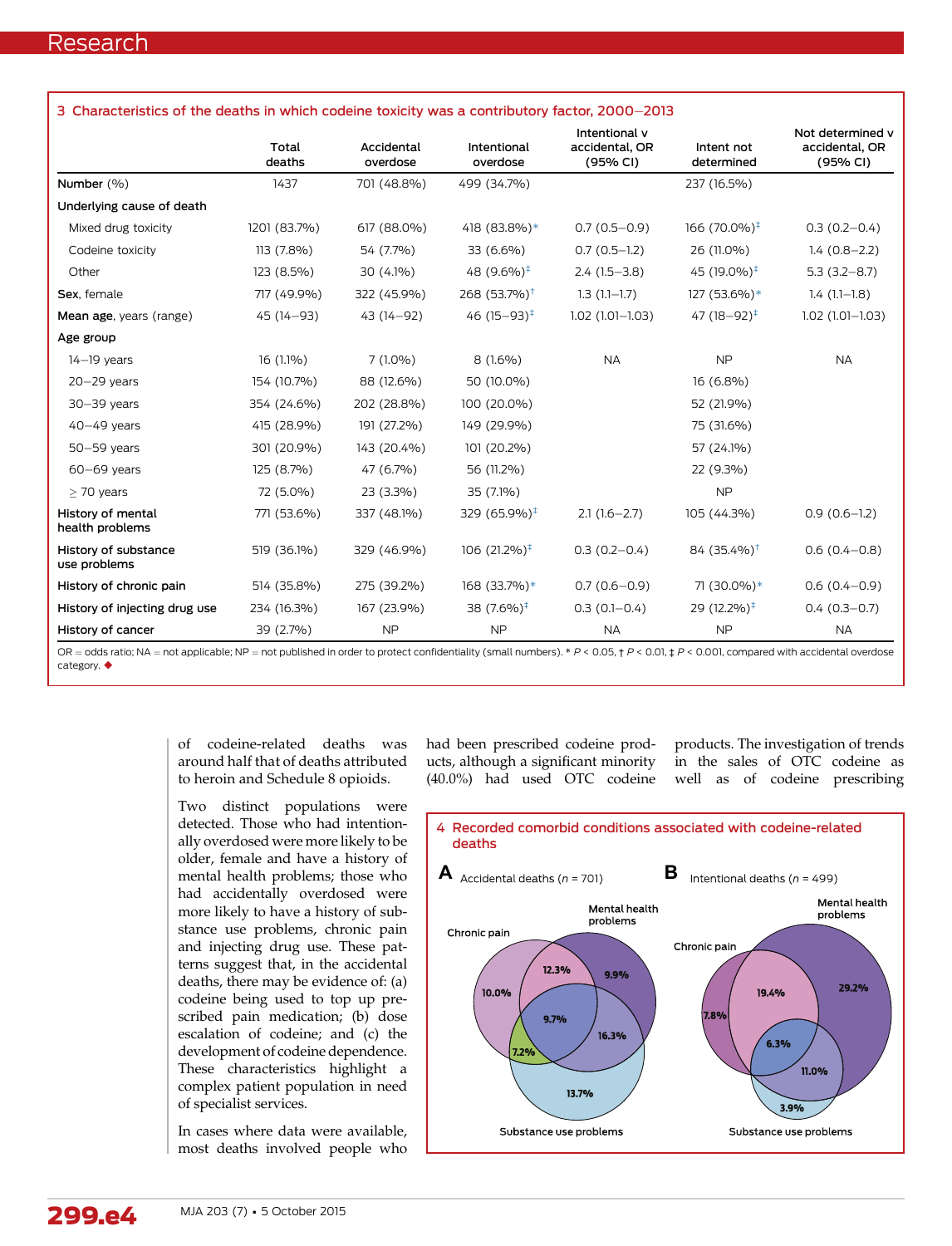<span id="page-4-0"></span>

|                                                    |                      |                           | Intentional<br>$(n = 499)$ | Intentional y accidental.<br>OR (95% CI) | Not determined<br>$(n = 237)$ | Not determined y<br>accidental, OR<br>(95% CI) |
|----------------------------------------------------|----------------------|---------------------------|----------------------------|------------------------------------------|-------------------------------|------------------------------------------------|
| Drug                                               | Total ( $n = 1437$ ) | Accidental<br>$(n = 701)$ |                            |                                          |                               |                                                |
| Benzodiazepines                                    | 806 (56.1%)          | 422 (60.2%)               | 266 (53.3%)*               | $0.7(0.6 - 0.9)$                         | $118(49.8\%)$ <sup>†</sup>    | $0.6(0.4-0.8)$                                 |
| Paracetamol, ibuprofen,<br>doxylamine <sup>§</sup> | 785 (54.6%)          | 341 (48.6%)               | 325 $(65.1\%)^{\ddagger}$  | $1.9(1.5-2.5)$                           | 119 (50.2%)                   | $1.1(0.8-1.4)$                                 |
| Antidepressants, mood<br>stabilisers               | 544 (37.8%)          | 264 (37.7%)               | 207 (41.5%)                | $1.2(0.9-1.5)$                           | 73 (30.8%)                    | $0.7(0.5-1.1)$                                 |
| Alcohol                                            | 372 (25.9%)          | 186 (26.5%)               | 128 (25.7%)                | $1.0(0.7-1.2)$                           | 58 (24.5%)                    | $0.9(0.6-1.3)$                                 |
| Pharmaceutical opioids <sup>1</sup>                | 401 (27.9%)          | 249 (35.5%)               | 88 (17.6%) <sup>‡</sup>    | $0.4(0.3-0.5)$                           | 64 (27.0%)*                   | $0.7(0.5-0.9)$                                 |
| Methadone                                          | 153 (10.6%)          | 115 (16.4%)               | $10(2.0\%)$                |                                          | 28 (11.8%)                    |                                                |
| Oxycodone                                          | 159 (11.1%)          | 87 (12.4%)                | 46 (9.2%)                  |                                          | 26 (11.0%)                    |                                                |
| Tramadol                                           | 118 (8.2%)           | 69 (9.8%)                 | 37 (7.4%)                  |                                          | $12(5.1\%)$                   |                                                |
| Illicit drugs**                                    | 167 (11.6%)          | 115 (16.4%)               | 34 $(6.8\%)^{\ddagger}$    | $0.4(0.2-0.5)$                           | 18 $(7.6\%)^{\dagger}$        | $0.4(0.2-0.7)$                                 |
| Cannabis                                           | 104 (7.2%)           | 68 (9.7%)                 | 25 (5.0%)                  |                                          | $11(4.6\%)$                   |                                                |
| Amphetamines                                       | 69 (4.8%)            | 49 (7.0%)                 | $9(1.8\%)$                 |                                          | $11(4.6\%)$                   |                                                |

OR = odds ratio. \* P < 0.05, † P < 0.01,  $\sharp$  P < 0.001, compared with accidental overdose category. § Indicative of the use of combination codeine products.  $\P$  Includes methadone, oxycodone, tramadol, fentanyl and buprenorphine. Fentanyl and buprenorphine numbers not shown to protect confidentiality. \*\* Includes cannabis, amphetamines, cocaine and heroin. Heroin and cocaine not shown to protect confidentiality.  $\blacklozenge$ 

patterns is warranted, and will assist understanding patterns of codeine consumption and related harms in Australia.

### Clinical implications

Our findings suggest the need for different public health and clinical strategies to prevent fatal intentional and accidental codeine overdoses. Suicide prevention strategies are needed to reduce intentional overdose deaths. A meta-analysis of suicide prevention strategies $^{24}$  $^{24}$  $^{24}$  indicated that educating general practitioners has significantly reduced suicide rates in a number of countries. An increased focus on screening for depression and suicide risk is important when prescribing codeine in primary care encounters, which represent an important opportunity for interventions that reduce the risk of suicide.

It may not be enough to change codeine prescribing practices, given that codeine is available over the counter in Australia. Pharmacists may have an important role to play in minimising harms $<sup>6</sup>$  $<sup>6</sup>$  $<sup>6</sup>$  by advising con-</sup> sumers who purchase codeine products about the risks of chronic use and by encouraging them to seek further medical advice.

It is more challenging to reduce accidental codeine overdoses, which are more prevalent and increasing in number. The high prevalence of substance use problems among those who had accidentally overdosed suggests the need for general practitioners to screen for substance misuse history when prescribing codeine.<sup>[25,26](#page-6-0)</sup>

Patient education is also essential. Patients receiving codeine should be informed about the dangers of taking too much codeine, and the increased risk of fatal overdose if they combine codeine with benzodiazepines and other pharmaceutical opioids. The risks associated with combination products containing paracetamol and codeine also need to be discussed. Evidence regarding the effi-cacy of patient education is limited,<sup>[27](#page-6-0)</sup> and more Australian research would be useful. Evaluative research in the US has identified strategies that have shown promise in reducing problematic patterns of pharmaceutical use and of related harms.<sup>28,29</sup> In Australia, these strategies need to include education at the point of purchase of OTC codeine.

Finally, given the complex profile of these cases and the high prevalence of comorbid conditions, including

chronic pain, mental health and substance use problems, it is clearly necessary to increase the capacity to identify high-risk patients in primary care and to respond more effectively to their needs. Increasing the capacity of specialist pain, addiction and mental health treatment services in Australia should also be a priority.

## Limitations of our study

The online availability of autopsy and coroner findings and of police and toxicology reports differs greatly between jurisdictions. Given inconsistencies in reporting the recorded histories of injecting drug use, mental health problems and substance use problems, we have probably underestimated their prevalence.

Missing data on the origin of codeine products consumed prior to death (prescribed or OTC) limits inferences about the source of codeine in these deaths, and hence inferences about the extent to which the diversion of prescribed codeine contributed to these deaths. It also limits inferences that can be drawn about the likely impact of reducing OTC codeine availability on the prevalence of codeine-related mortality.

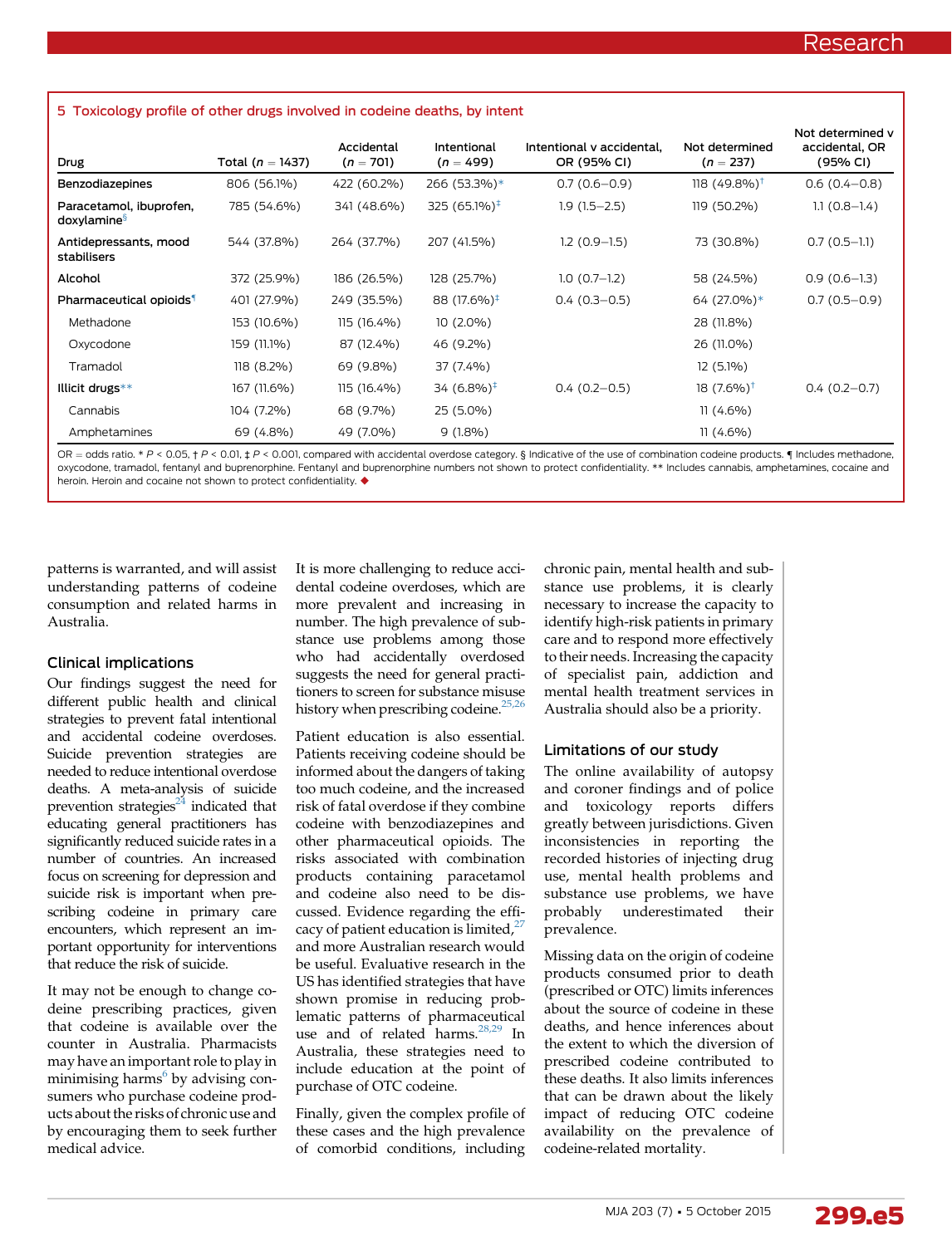The variation in the way codeine is metabolised, which affects the risk of opioid toxicity, could not be analysed in this study. Postmortem genetic testing is not routinely undertaken in Australia.

Limitations specific to the NCIS are also important. These include case completion and availability of data, the accuracy of cause-of-death coding, and the possibility that toxicological findings may alter the determined cause of death.<sup>30</sup> The NCIS unit undertakes quality assessment of all closed cases to ensure that the most accurate cause of death is coded.

Under-reporting of drug-related deaths is a problem. In many cases, the underlying medical cause of death is deemed to be a respiratory condition, such as asphyxia or pneumonia. We attempted to resolve this problem by searching more broadly with "codeine" and

"morphine" as keywords, and by using information on contributory causes of death.

#### Conclusion

Increasing rates of codeine-related mortality detected by our study suggest it is important to systematically monitor codeine use and harms. Given the ready availability of OTC codeine in Australia, many people consuming codeine are not easily captured by existing monitoring systems. In addition, many may not be seen by doctors, increasing the risks of their using codeine in nonrecommended ways that increase the risk of harms.

Education about the dangers of taking too much codeine and the dangers of polypharmacy is needed. Pharmacists have an important role in engaging with consumers who purchase OTC codeine products.

Finally, given the complex profile of cases reported in this study, and the high prevalence of comorbid conditions, increasing the capacity of primary care screening processes, as well as specialist pain, addiction and mental health treatment services in Australia is essential.

Acknowledgements: This article is a product of the National Illicit Drug Indicators Project, which is supported by funding from the Australian Government under the Substance Misuse Prevention and Service Improvement Grants Fund. The funders had no role in the research described in this paper.

Competing interests: Louisa Degenhardt has received untied educational grants from Reckitt Benckiser for the postmarketing surveillance of opioid substitution therapy medications in Australia, and the development of an opioid-related behaviour scale. She has also received untied educational grants from Mundipharma to conduct postmarketing surveillance of the use of oxycodone formulations in Australia. Suzanne Nielsen has been an investigator on untied education grants from Reckitt Benckiser. These funders had no role in the research described in this article.  $\blacksquare$ 

 $\odot$  2015 AMPCo Pty Ltd. Produced with Elsevier B.V. All rights reserved.